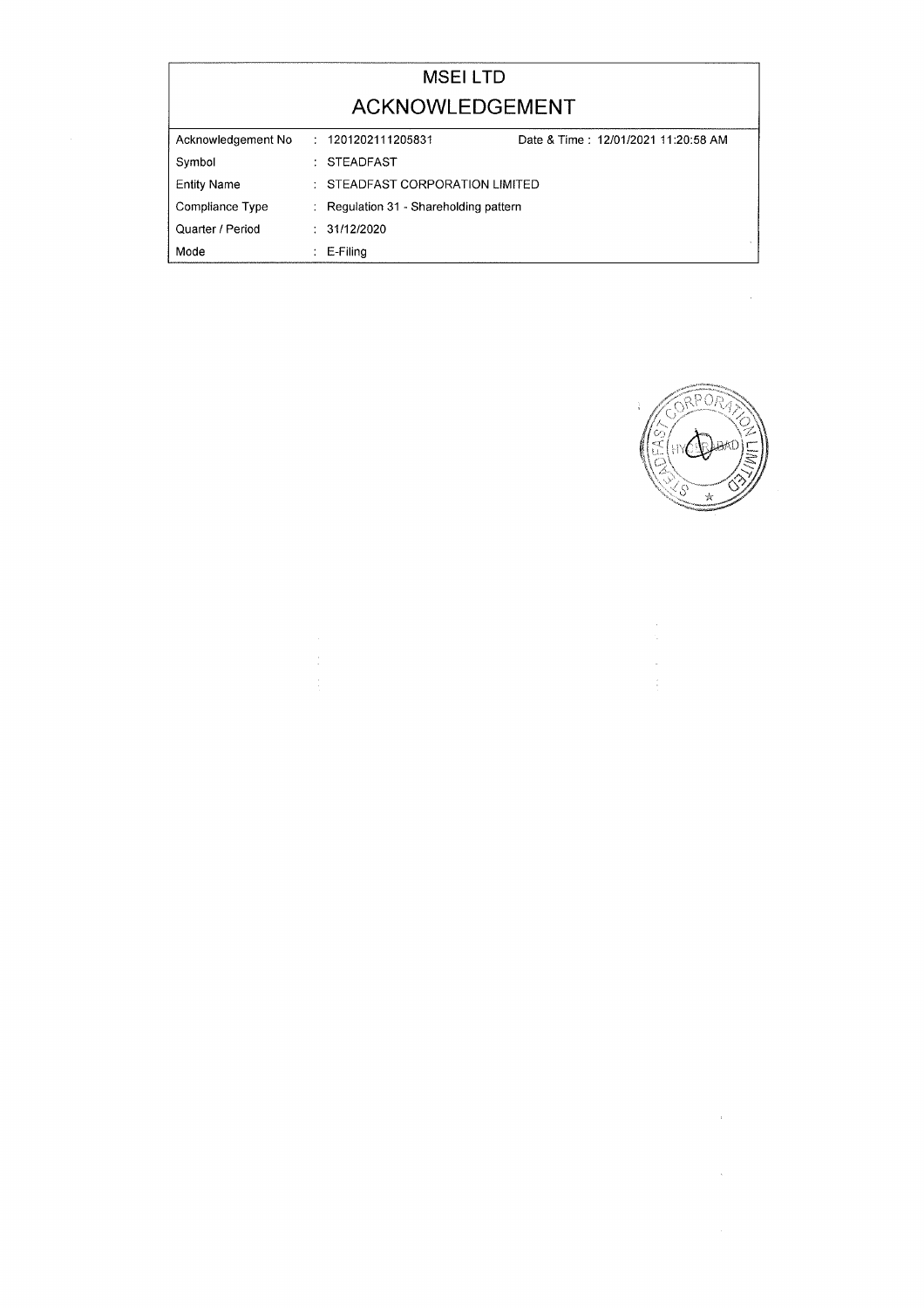|   | Format of holding of specified securities                                                                                  |                     |                               |  |  |  |  |
|---|----------------------------------------------------------------------------------------------------------------------------|---------------------|-------------------------------|--|--|--|--|
|   | Name of Listed Entity                                                                                                      |                     | STEADFAST CORPORTAION LIMITED |  |  |  |  |
|   | Scrip Code/Name of Scrip/Class of Security                                                                                 | NA/STEADFAST/EQUITY |                               |  |  |  |  |
| 3 | Share Holding Pattern Filed under Reg.31(1)(a)/Reg.31(1)(b)/Reg.31(1) (c)                                                  | Regulation 31(1)(b) |                               |  |  |  |  |
|   | a. If under 31(1)(b) then indicate the report for Quarter ending                                                           | 31-12-2020          |                               |  |  |  |  |
|   | b. If under 31(1)(c) then indicate date of allotment/extinguishment                                                        | Not Applicable      |                               |  |  |  |  |
|   |                                                                                                                            |                     |                               |  |  |  |  |
|   | Declaration: The Listed entity is required to submit the following declaration to the extent of submission of information: |                     |                               |  |  |  |  |
|   |                                                                                                                            |                     |                               |  |  |  |  |
|   | <b>Particulars</b>                                                                                                         | Yes*                | No <sup>*</sup>               |  |  |  |  |
|   | Whether the Listed Entity has issued any partly paid up shares?                                                            |                     | No                            |  |  |  |  |
|   | Whether the Listed Entity has issued any Convertible Securities or Warrants?<br>2.                                         |                     | <b>No</b>                     |  |  |  |  |
|   | Whether the Listed Entity has any shares against which depository receipts are issued?<br>3.                               |                     | N <sub>0</sub>                |  |  |  |  |
|   | Whether the Listed Entity has any shares in locked-in?<br>4.                                                               |                     | N <sub>o</sub>                |  |  |  |  |
|   | Whether any shares held by promoters are pledge or otherwise encumbered?<br>5.                                             |                     | N <sub>o</sub>                |  |  |  |  |
|   |                                                                                                                            |                     |                               |  |  |  |  |

depository receipts, locked-in shares, No of shares pledged or otherwise encumbered by promoters, as applicable, shall not be displayed at the time of dissemination on the Stock Exchange website. Also wherever there is 'No' declared by Listed Entity in above table the values will be considered as 'Zero' by default on submission of the format of holding of specified securities.

5 The tabular format for disclosure of holding of specified securities is as follows:-

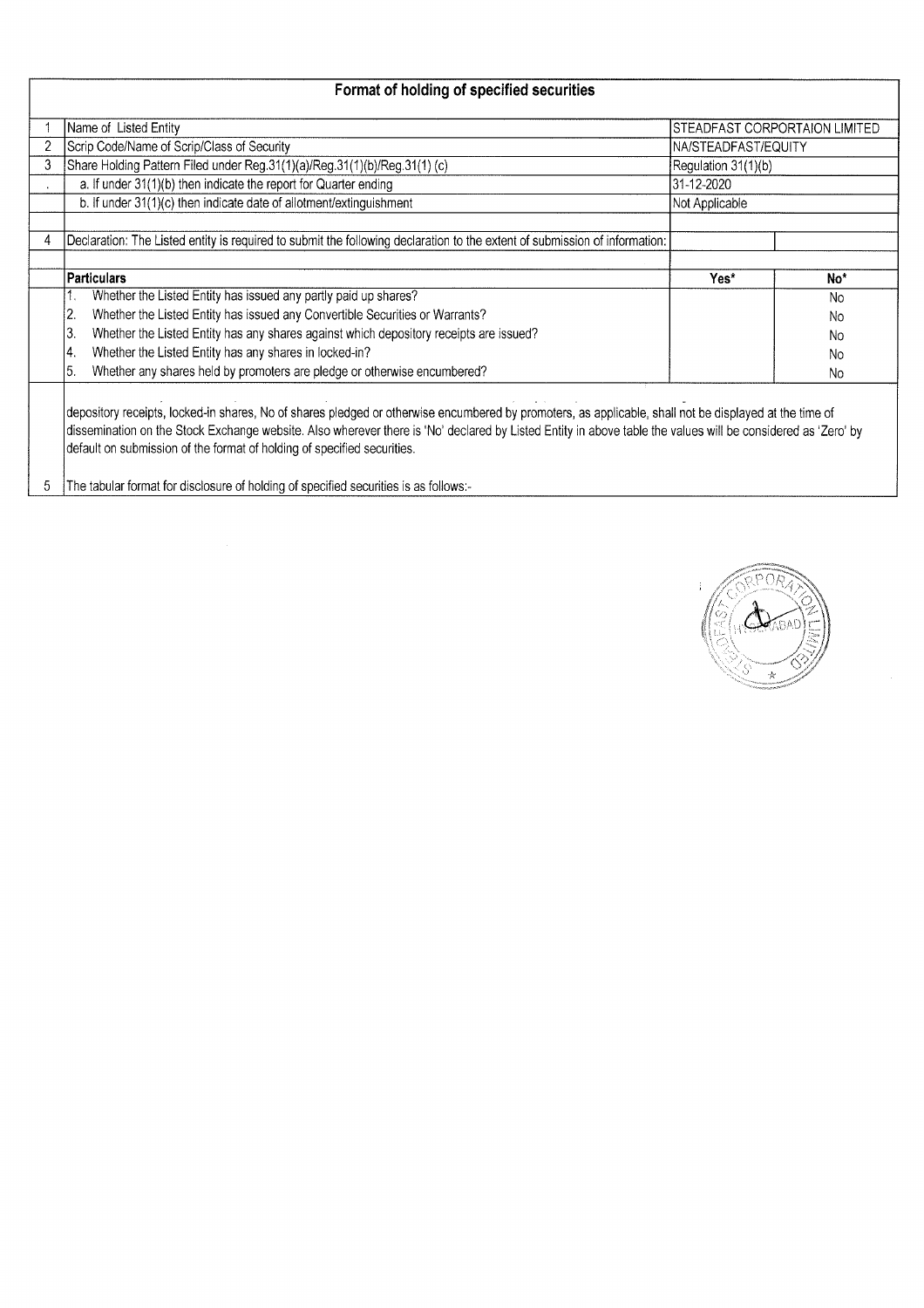| Categ <br>Nos. of No. of fully   No. of  <br>Category of shareholder<br>No. of<br><b>Total</b><br>Sharehold Number of Voting Rights held<br>No. of Sharehol<br>Number of<br><b>Number of Shares</b><br>paid up<br>Partly<br><b>Clas</b><br>ory<br>share<br>shares<br><b>Class</b><br>Total | Number<br>As a % of<br>of equity |
|--------------------------------------------------------------------------------------------------------------------------------------------------------------------------------------------------------------------------------------------------------------------------------------------|----------------------------------|
|                                                                                                                                                                                                                                                                                            |                                  |
| ing as a<br>Total as   Shares   ding, as  <br>No. $(a)$<br>As a %<br>nos.<br>No. (a)                                                                                                                                                                                                       |                                  |
| % of total EQUIT $ sY $<br>$a\%$ of<br> holders <br>paid-<br>equity<br>  underly<br>shares<br>Underl<br>$a\%$<br>of total                                                                                                                                                                  | total Shar<br>shares             |
| $(A+B+$<br>shares held<br>held<br>no. of<br>ing<br>$\mathbf{u} \mathbf{p}$<br>Shar es<br>assuming<br><b>ying</b>                                                                                                                                                                           | held in<br>es held(b)            |
| $\mathbf{C}$<br>equity<br><b>Deposit</b><br>shares<br><b>Outsta</b><br>full<br>$\left  \text{held (b)} \right $                                                                                                                                                                            | demateri                         |
| <b>Shares</b><br><i>(calculate)</i><br>ory<br>nding conversio                                                                                                                                                                                                                              | alized                           |
| held<br>Receipt<br>d as per<br>n of<br>conver                                                                                                                                                                                                                                              | form                             |
| <b>SCRR</b><br>tible<br> convertib                                                                                                                                                                                                                                                         |                                  |
| 1957)<br><b>securiti</b><br><b>le</b>                                                                                                                                                                                                                                                      |                                  |
| securities<br>es                                                                                                                                                                                                                                                                           |                                  |
| (includ)<br>$\int$ as a                                                                                                                                                                                                                                                                    |                                  |
| ing<br>percenta                                                                                                                                                                                                                                                                            |                                  |
| Warra<br>ge of                                                                                                                                                                                                                                                                             |                                  |
| diluted<br>nts)                                                                                                                                                                                                                                                                            |                                  |
| share                                                                                                                                                                                                                                                                                      |                                  |
| capital)                                                                                                                                                                                                                                                                                   |                                  |
|                                                                                                                                                                                                                                                                                            |                                  |
| $\overline{(\mathbb{I})}$<br>(0)<br>(III)<br>(IV)<br>(V)<br>(VI)<br>$(VII) = (VIII) As a %$<br>(IX)<br>(X)<br>$(XI) =$<br>(XII)<br>(XIII)                                                                                                                                                  | (XIV)                            |
| $(IV)+(V)+$ of $(A+B+C2)$<br>$(VII)+(X)$                                                                                                                                                                                                                                                   |                                  |
| (VI)<br>As a % of                                                                                                                                                                                                                                                                          |                                  |
| $(A+B+C2)$<br>(A)<br>Promoter & Promoter Group<br>500000                                                                                                                                                                                                                                   |                                  |
| lo.<br>500000<br>$ 0\rangle$<br>7.01500000 lo<br>500000<br>7.01 0<br>7.01 0<br>0 0 <br>(B)<br>Public<br>6155<br>6631000<br>lo.<br>l0                                                                                                                                                       | 0500000                          |
| 6631000<br>92.99 6631000 0<br>6631000<br>92.99 0<br>92.99 0<br>0 4682<br>(C)<br>Non Promoter- Non Public<br>0 0                                                                                                                                                                            | 100 6305677                      |
| l0<br>0 <sup>0</sup><br>0 0<br>0 0<br>(C1)<br>Shares underlying DRs<br>İО<br>0 0<br>0                                                                                                                                                                                                      | 0l0                              |
| 0 0<br>0 0<br>0 0<br>(C2)<br>Shares held by Employee Trusts<br>l٥<br>olo<br>I٥<br>I٥<br>I۵<br>0 0                                                                                                                                                                                          | 0 0                              |
| 0 0<br>olo<br>Total<br>6156<br>7131000<br>l٥<br>7131000<br>10.<br>100 7131000 0<br>100 0<br>7131000<br>100 0<br>04682                                                                                                                                                                      | olo<br>100 6805677               |

 $\mathcal{L}^{\mathcal{L}}(\mathcal{L}^{\mathcal{L}})$  . The contribution of  $\mathcal{L}^{\mathcal{L}}(\mathcal{L}^{\mathcal{L}})$ 



 $\mathcal{L}_{\text{max}}$  and  $\mathcal{L}_{\text{max}}$  are the set of the set of the set of  $\mathcal{L}_{\text{max}}$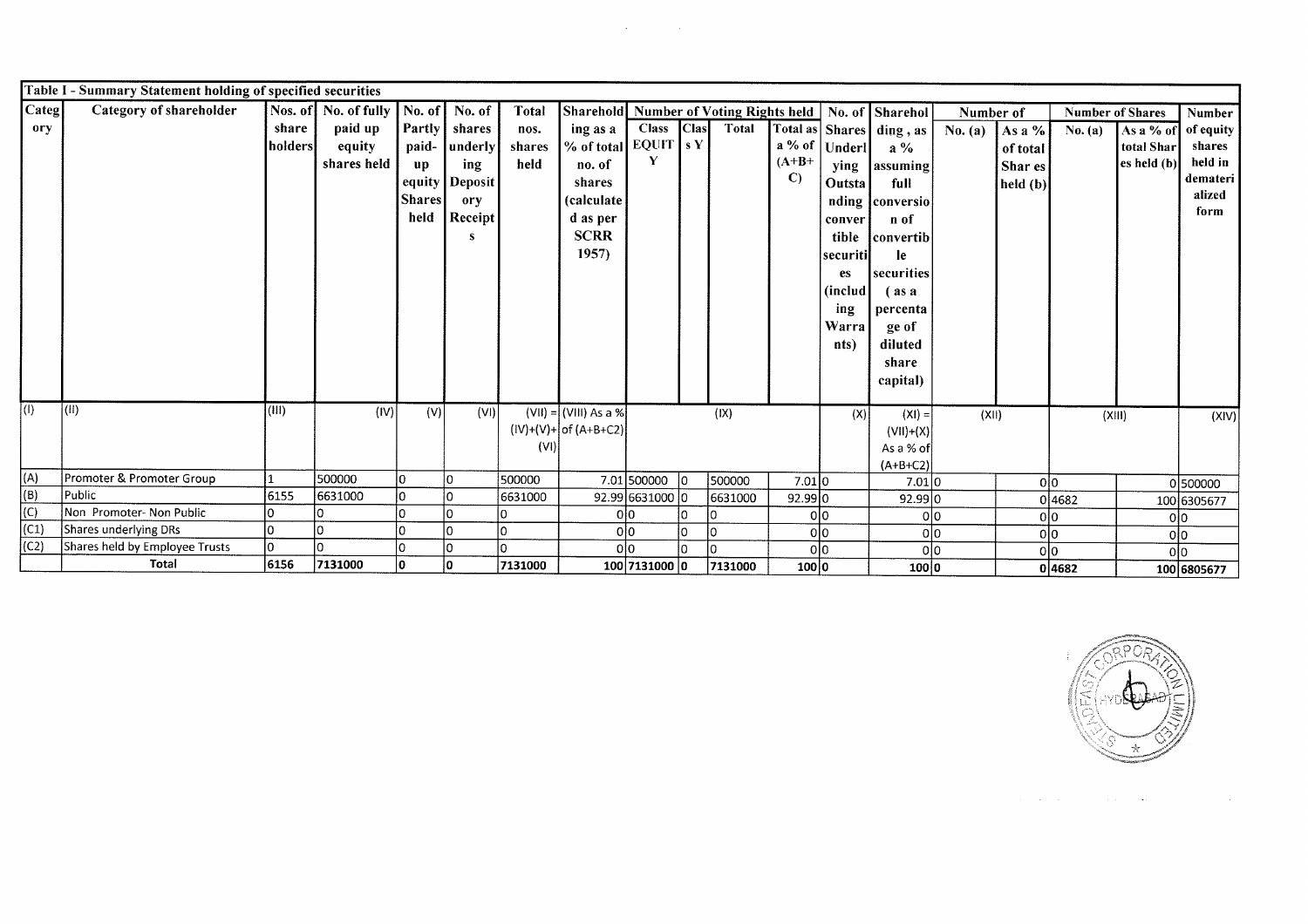|             | Table II - Statement showing shareholding pattern of the Promoter and Promoter Group |       |                |               |          |              |                |                |              |                                          |                      |                   |                        |                |                       |                       |                        |                    |
|-------------|--------------------------------------------------------------------------------------|-------|----------------|---------------|----------|--------------|----------------|----------------|--------------|------------------------------------------|----------------------|-------------------|------------------------|----------------|-----------------------|-----------------------|------------------------|--------------------|
| Cat         | Category of shareholder                                                              | Nos.  | No. of         | Partly        | No. of   | <b>Total</b> | Shareh         |                |              | <b>Number of Voting Rights</b>           |                      | No Of             | <b>TOTAL</b>           | Number Of      |                       | Number Of             |                        | Number             |
| egor        |                                                                                      | of    | fully          | paid-         | shares   | nos.         |                |                |              | ol ding held in each class of securities |                      | <b>Shares</b>     | Shareholdi             | Locked in      |                       | <b>Shares Pledged</b> |                        | Of                 |
| ${\bf y}$   |                                                                                      |       | share paid up  | up            | underl   | shares       | $\frac{0}{0}$  |                |              |                                          |                      |                   | Underlyin $\log$ as a% |                | <b>Shares</b>         |                       | Or Otherwise           | Equity             |
|             |                                                                                      | holde | equity         | equity        | ying     | held         | calculat       |                |              |                                          |                      | ā.                | assuming               |                |                       |                       | encumbered             | <b>Shares</b>      |
|             |                                                                                      | rs    | shares         | <b>Shares</b> | Deposi   |              | e d as         | <b>Class</b>   | Clas         | Total                                    |                      | Total Outstandi   | full                   |                | No. As a % No. (a)    |                       | As a %                 | Held in            |
|             |                                                                                      |       | held           | held          | tory     |              | per            | EQUIT SY       |              |                                          | as a                 | ng                | conversion             | (a)            | of total              |                       | of total               | Demateri           |
|             |                                                                                      |       |                |               | Receip   |              | SCRR,          | $\mathbf{Y}$   |              |                                          |                      | % of Convertib    | of                     |                | Shar es               |                       | Shar es                | alized             |
|             |                                                                                      |       |                |               | ts       |              | 1957           |                |              |                                          | $(A+B)$              | le                | conversion             |                |                       |                       | held (b)               | Form               |
|             |                                                                                      |       |                |               |          |              |                |                |              |                                          | $+$ C)               | <b>Securities</b> | of                     |                | held                  |                       |                        |                    |
|             |                                                                                      |       |                |               |          |              |                |                |              |                                          |                      |                   | (Includin   convertibl |                | (b)                   |                       |                        |                    |
|             |                                                                                      |       |                |               |          |              |                |                |              |                                          |                      |                   | e securities           |                |                       |                       |                        |                    |
|             |                                                                                      |       |                |               |          |              |                |                |              |                                          |                      | g<br>Warrants     |                        |                |                       |                       |                        |                    |
|             |                                                                                      |       |                |               |          |              |                |                |              |                                          |                      | r                 | as a                   |                |                       |                       |                        |                    |
|             |                                                                                      |       |                |               |          |              |                |                |              |                                          |                      |                   | percentage             |                |                       |                       |                        |                    |
|             |                                                                                      |       |                |               |          |              |                |                |              |                                          |                      |                   |                        |                |                       |                       |                        |                    |
|             |                                                                                      |       |                |               |          |              |                |                |              |                                          |                      |                   |                        |                |                       |                       |                        |                    |
|             |                                                                                      |       |                |               |          |              |                |                |              |                                          |                      |                   |                        |                |                       |                       |                        |                    |
|             |                                                                                      |       |                |               |          |              |                |                |              |                                          |                      |                   |                        |                |                       |                       |                        |                    |
|             | $\vert$ (I)                                                                          | (III) | (IV)           | (V)           | (VI)     | (VII)        | (VIII)         |                |              | $( X\rangle)$                            |                      | (X)               | $(XI) =$               |                | (X 1)                 |                       | (XIII)                 | (X V)              |
|             |                                                                                      |       |                |               |          | $= V+V+V $   |                |                |              |                                          |                      |                   | $(VII)+(X)$ as a       |                |                       |                       |                        |                    |
|             |                                                                                      |       |                |               |          |              |                |                |              |                                          |                      |                   | % of A+B+C2            |                |                       |                       |                        |                    |
| (1)         | Indian                                                                               |       |                | lо            | lo.      |              | $\overline{0}$ |                | l0.          |                                          |                      |                   |                        |                |                       |                       |                        |                    |
| $\vert$ (a) | Individuals/Hindu Undivided Family                                                   | l٥    | lo.            | lo            | lo.      | lo.          |                | olo            | $\Omega$     | ١o                                       | 0 <br>0 <sup>0</sup> |                   | 0l                     | olo            | $\overline{0}$<br>olo |                       | 0 0<br>0 <sup>10</sup> |                    |
| (b)         | Central Governament/State                                                            | O     | lo.            | lo            | lo.      | $\Omega$     |                | 0 0            | $\Omega$     | lo                                       | 0 <sub>0</sub>       |                   | 0 0                    |                | 0 <sub>0</sub>        |                       | 0 0                    |                    |
| (b)         | Fincial Institutions/Banks                                                           | o     | o              | Iо            | lo.      | 0            |                | 0 0            | $\mathbf{0}$ | I٥                                       | olo                  |                   |                        | olo            | 0 <sub>0</sub>        |                       | 0 0                    |                    |
| (d)         | Any Other                                                                            | 0     | O              | lo            | lo.      | 0            |                | olo            | $\Omega$     | lo                                       | olo                  |                   |                        | 0 <sub>0</sub> | 0 <sub>0</sub>        |                       | 0 0                    |                    |
| (e)         | <b>Bodies Corporate</b>                                                              | O     | lo.            | İο            | lo.      | 0            |                | olo            | $\Omega$     | ١o                                       | olo                  |                   |                        | 0 <sup>0</sup> | 0 <sup>10</sup>       |                       | olo                    |                    |
| (f)         | Trust                                                                                |       |                |               |          |              |                |                |              |                                          |                      |                   |                        |                |                       |                       |                        |                    |
|             | <b>STEADFAST FOUNDATION</b>                                                          |       | 500000         | Iо            | lo.      | 500000       |                | 7.01 500000    |              | 500000                                   | 7.01                 |                   | 7.01 0                 |                | olo                   |                       |                        | 0500000            |
|             | Sub-Total(A)(1)                                                                      | 1     | 500000         | ١o            | ١o       | 500000       |                | 7.01 500000    | 0            | 500000                                   | 7.01 0               |                   | 7.01 0                 |                | 0 0                   |                       |                        | 0500000            |
| (2)         | Foregin                                                                              |       |                | lo            | $\Omega$ |              | $\Omega$       |                |              |                                          | $\mathbf 0$          |                   | $\Omega$               |                | $\Omega$              |                       | 0 0                    |                    |
|             | Individuals (Non Resident Foreign                                                    |       |                |               |          |              |                |                |              |                                          |                      |                   |                        |                |                       |                       |                        |                    |
| (a)         | Individuals)                                                                         | 0     | l0             | ١O            | $\Omega$ | I٥           |                | 0 0            | $\Omega$     | ۱o                                       | 0 0                  |                   |                        | 0 0            | 0 0                   |                       | 0 0                    |                    |
| $\vert$ (b) | Government                                                                           | 0     | O              | lo            | lo.      | lo.          |                | 0 <sub>0</sub> | lo.          | İ0                                       | olo                  |                   |                        | 0 0            | olo                   |                       | olo                    |                    |
| (c)         | Institutions                                                                         | 0     | lo.            | lо            | I٥       | I٥           |                | 0 <sub>0</sub> | I٥           | O                                        | 0 0                  |                   |                        | 0 0            | 0 0                   |                       | 0 <sup>10</sup>        | ر<br>موالي الموالي |
| (d)         | Foregin Portfolio Investors                                                          | Ō     | $\overline{0}$ | lo            | 0        | lo.          |                | olo            | lo.          | l0                                       | olo                  |                   |                        | olo            | 0 0                   |                       | olo                    |                    |
| (e)         | Any Other                                                                            | 0     | lo.            | lo            | lo.      | lo.          |                | 0 0            | lo.          | o                                        | 0 0                  |                   | 0 <sub>0</sub>         |                | 0 0                   |                       | olo                    |                    |
|             | Sub-Total(A)(2)                                                                      | ١o    | o              | I٥            | lo.      | lo.          |                | olo            | l0.          | O                                        | 0 0                  |                   | olo                    |                | olo                   |                       | 0 0                    |                    |
|             | <b>Total Shareholding of Promoter and</b>                                            |       |                |               |          |              |                |                |              |                                          |                      |                   |                        |                |                       |                       |                        |                    |
|             | Promoter Group $A = (A)(1)+(A)(2)$                                                   | 1     | 500000         | ١o            | 10       | 500000       |                | 7.01 500000    | ١o           | 500000                                   | 7.01 0               |                   | 7.01 0                 |                | 0   0                 |                       |                        | 0 500000           |



 $\sim$  100 km s  $^{-1}$  ,  $\sim$  100 km s  $^{-1}$ 

 $\mathcal{L}^{\text{max}}_{\text{max}}$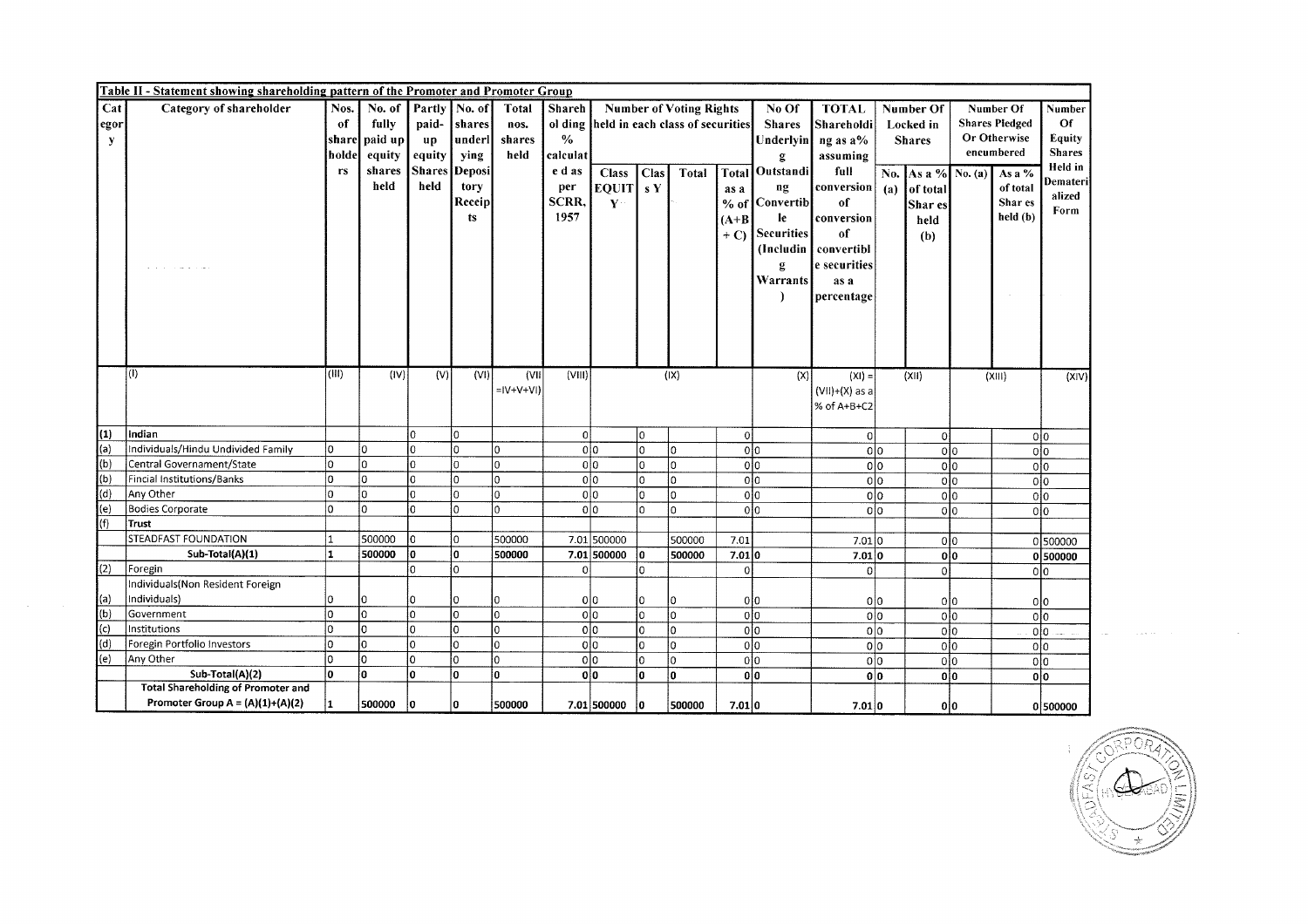|                  | Table III - Statement showing shareholding pattern of the Public shareholder |          |            |               |         |               |                |                                 |                 |                          |                |                   |                       |                               |                       |                       |               |
|------------------|------------------------------------------------------------------------------|----------|------------|---------------|---------|---------------|----------------|---------------------------------|-----------------|--------------------------|----------------|-------------------|-----------------------|-------------------------------|-----------------------|-----------------------|---------------|
| Categ            | Category of shareholder                                                      | Nos. of  | No. of     | Partly        | No. of  | <b>Total</b>  | Share          | Number of Voting Rights held in |                 |                          |                | No Of             | <b>TOTAL</b>          | Number Of                     |                       | Number Of             | Number Of     |
| ory              |                                                                              | share    | fully paid | paid-         | shares  | nos.          | hol            |                                 |                 | each class of securities |                | <b>Shares</b>     | Shareholding          | Locked in                     |                       | <b>Shares Pledged</b> | <b>Equity</b> |
|                  |                                                                              | holders  | up equity  | up            | underl  | shares        | ding           |                                 |                 |                          |                | Underlyi          | as $a\%$              | <b>Shares</b>                 |                       | Or Otherwise          | <b>Shares</b> |
|                  |                                                                              |          | shares     | equity        | ying    | held          | $\%$           |                                 |                 |                          |                | ng                | assuming full         |                               |                       | encumbered            | Held in       |
|                  |                                                                              |          | held       | <b>Share</b>  | Deposi  |               | calcu          |                                 |                 |                          |                | Outstandi         | conversion of         |                               |                       |                       | Dematerial    |
|                  |                                                                              |          |            | s held        | tory    |               | ate d          | <b>Class</b>                    | <b>Class</b>    | <b>Total</b>             | Total          | ng                | conversion of         | No. (a) As a % No. (a) As a % |                       |                       | ized Form     |
|                  |                                                                              |          |            |               | Receip  |               | as per         | <b>EQUITY</b>                   | Y               |                          | as a           | Converti          | convertible           |                               | of total              | of total              |               |
|                  |                                                                              |          |            |               | ts.     |               | <b>SCRR</b>    |                                 |                 |                          | $%$ of         | ble               | securities as a       |                               | Shar es               | Shar es               |               |
|                  |                                                                              |          |            |               |         |               | .1957          |                                 |                 |                          | $(A+B)$        | <b>Securities</b> | percentage            |                               | held                  | held                  |               |
|                  |                                                                              |          |            |               |         |               |                |                                 |                 |                          | $+ C$          | (Includin         |                       |                               | (b)                   | (b)                   |               |
|                  |                                                                              |          |            |               |         |               |                |                                 |                 |                          |                | g                 |                       |                               |                       |                       |               |
|                  |                                                                              |          |            |               |         |               |                |                                 |                 |                          |                | Warrants          |                       |                               |                       |                       |               |
|                  |                                                                              |          |            |               |         |               |                |                                 |                 |                          |                |                   |                       |                               |                       |                       |               |
|                  |                                                                              |          |            |               |         |               |                |                                 |                 |                          |                |                   |                       |                               |                       |                       |               |
|                  | $\vert$ (I)                                                                  | (III)    | (IV)       | (V)           | (VI)    | (VII)         | (VIII)         |                                 | (IX)            |                          |                | (X)               | $(X1) = (V11)+(X)$    | (X i)                         |                       | (XIII)                | (XIV)         |
|                  |                                                                              |          |            |               |         | $=$ $ V+V+V $ |                |                                 |                 |                          |                |                   | as a % of             |                               |                       |                       |               |
|                  |                                                                              |          |            |               |         |               |                |                                 |                 |                          |                |                   | $A+B+C2$              |                               |                       |                       |               |
| (1)              | Institutions                                                                 |          |            |               | I٥      |               | 0              |                                 | lo.             |                          | 0              |                   | οl                    |                               | 0                     | οl                    |               |
| (a)              | Mutual Funds/UTI                                                             | l0       | ١o         | ۱o            | I٥      | $\Omega$      |                | olo                             | $\Omega$        | $\Omega$                 |                | 0 0               | 0 0                   |                               | olo                   | 0 0                   |               |
| (b)              | Venture Capital Funds                                                        | lo       | ١o         | O             | I٥      | $\Omega$      |                | olo                             | $\Omega$        | 0                        |                | 0 0               | 0 0                   |                               | olo                   | olo                   |               |
| (c)              | Alternate Investment Funds                                                   | lo.      | lo         | O             | İ٥      | $\mathbf 0$   |                | olo                             | l0.             | 0                        |                | 0 0               | 0 0                   |                               | 0 0                   | olo                   |               |
| (d)              | Foreign Venture Capital Funds                                                | lo.      | I٥         | l0.           | lo      | lo.           |                | olo                             | I٥              | 0                        |                | olo               | olo                   |                               | 0 0                   | 0 0                   |               |
|                  |                                                                              |          |            |               |         |               |                |                                 |                 |                          |                |                   |                       |                               |                       |                       |               |
| (e)              | Foreign Portfolio Investors - Individual (FPI)                               | l0       | l0         | 0             | ۱o      | I٥            |                | olo                             | I٥              | $\Omega$                 |                | 0 0               | 0 0                   |                               | 0 0                   | 0 0                   |               |
|                  |                                                                              |          |            |               |         |               |                |                                 |                 |                          |                |                   |                       |                               |                       |                       |               |
| (f)              | Foreign Portfolio Investors - Corporate (FPI)                                | 10       | ۱o<br>ln   | $\Omega$      | 0       | I∩            |                | 0 0                             | lo.             | O                        |                | olo               | 0 0                   |                               | olo                   | 0 0                   |               |
| (g)              | Financial Institutions/Banks                                                 | ١o       |            | 0             | O       | lo            |                | olo                             | l0.             | 0                        |                | 0 0               | 0 0                   |                               | olo                   | olo                   |               |
| (h)              | Insurance Companies                                                          | I٥       | ۱o         | $\mathbf{0}$  | O       | o             |                | olo                             | lo.             | 0                        |                | $\overline{0 0}$  | 0 0                   |                               | olo                   | 0 0                   |               |
| (i)              | Provident Funds / Pension Funds                                              | lο<br>lo | l0<br>۱o   | 0<br>0        | I٥      | O<br>o        |                | olo                             | l0.             | 0                        |                | 0 0               | 0 0                   |                               | olo                   | 0 0                   |               |
| (i)<br>(k)       | Any Other                                                                    | lo       |            |               | o       |               |                | 0 0                             | $\Omega$        | 0                        |                | 0 0               | 0 0                   |                               | olo                   | 0 0                   |               |
| $\vert$ (I)      | Foreign Institutional Investors<br>Qualified Foreign Investor                | lo       | ۱o<br>۱o   | 0<br>$\Omega$ | O<br>l0 | l0<br>o       |                | olo                             | lo.<br><b>n</b> | lo.                      |                | 0 0               | olo                   |                               | 0 0                   | 0 0                   |               |
| (m)              | Qualified Foreign Investor-Corporate                                         | lо       | ۱o         | 0             | O       | ۱o            |                | 0 0<br>0 <sup>10</sup>          | 0               | 0<br>0                   |                | 0 0<br>olo        | 0 <sup>0</sup><br>olo |                               | 0 <sub>0</sub><br>0 0 | olo                   |               |
| (n)              | Foreign Bodies Corp                                                          | I٥       | l0         | 0             | O       | ١o            |                | olo                             | 0               | l0.                      |                | 0 0               | olo                   |                               | olo                   | 0 0                   |               |
| (o)              | Foreign Nation                                                               | lо       | 0          | 0             | ۱o      | U             |                | 0 <sub>0</sub>                  | $\Omega$        | 0                        |                | 0 0               | 0 0                   |                               | 0 0                   | olo                   |               |
|                  | Sub-Total(B)(1)                                                              | ١o       | O          | 0             | ۱o      | o             |                | 0 <sub>0</sub>                  | 0               | 0                        |                | olo               | olo                   |                               | olo                   | olo<br>olo            |               |
|                  |                                                                              |          |            |               |         |               |                |                                 |                 |                          |                |                   |                       |                               |                       |                       |               |
| B <sub>1</sub> C | Central Government/State Government(s)                                       | 10       | 0          | $\Omega$      | ۱O      | 0             |                | 0 <sup>10</sup>                 | 0               | $\Omega$                 |                | 0 0               | olo                   |                               | 0 0                   | 010                   |               |
|                  | Sub-Total(B)(2)                                                              | lo.      | ۱o         | 0             | ۱o      | ۱o            |                | olo                             | o               | 0                        |                | 0 0               | 0 0                   |                               | 0 0                   | olo                   |               |
| (3)              | Non Institutions                                                             |          |            |               | lo      |               | 0 <sup>1</sup> |                                 | O               |                          | $\overline{0}$ |                   | οl                    |                               | $\Omega$              | $\overline{0}$        |               |
|                  | Individual ShareHolders holding nominal share                                |          |            |               |         |               |                |                                 |                 |                          |                |                   |                       |                               |                       |                       |               |
| (a)              | capital upto 2Lakh                                                           | 5926     | 1638268    | 0             | O       | 1638268       |                | 22.97 1638268                   | ۱o              | 1638268                  | 22.97 0        |                   | 22.97 0               |                               | 04482                 |                       | 100 1356845   |
|                  | Individual ShareHolders holding nominal share                                |          |            |               |         |               |                |                                 |                 |                          |                |                   |                       |                               |                       |                       |               |
| (b)              | capital in excess of 2Lakh                                                   | 19       | 3811934    | 0             | i0      | 3811934       |                | 53.46 3811934                   | 0               | 3811934                  | 53.46 0        |                   | 53.46 0               |                               | olo                   |                       | 03771934      |
|                  | C AKHILESH REDDY                                                             |          | 496500     | 0             | lo.     | 496500        |                | 6.96 496500                     | ۱o              | 496500                   | 6.96 0         |                   | 6.96 0                |                               | 0 0                   |                       | 0 496500      |
|                  | JAYALATA KONDA                                                               |          | 485785     | 0             | 0       | 485785        |                | 6.81 485785                     | 0               | 485785                   | 6.81 0         |                   | 6.81 0                |                               | olo                   |                       | 0485785       |
|                  | APPASANI SESHAGIRI RAO                                                       |          | 476000     | 0             | lo.     | 476000        |                | 6.68 476000                     | ۱O.             | 476000                   | 6.68           |                   | 6.68 0                |                               | olo                   |                       | 0 476000      |
|                  | CHANDRASEKHAR VELAGALA                                                       |          | 350000     | 0             | I٥      | 350000        |                | 4.91 350000                     | O.              | 350000                   | 4.91 0         |                   | 4.91 0                |                               | olo                   |                       | 0350000       |
|                  | SULOCHANA ATLURI                                                             |          | 350000     | lo.           | I٥      | 350000        |                | 4.91 350000                     | I٥              | 350000                   | 4.91           |                   | 4.91 0                |                               | 0 0                   |                       | 0350000       |
|                  | ANUMOLU GOURI PRABHAKAR                                                      |          | 350000     | lo.           | I٥      | 350000        |                | 4.91 350000                     | lo.             | 350000                   | 4.91 0         |                   | 4.91 0                |                               | 0 0                   |                       | 0350000       |
|                  | MATTAPARTHY VENKATESWARA RAO                                                 |          | 295134     | 0             | I٥      | 295134        |                | 4.14 295134                     | 10              | 295134                   | 4.14 0         |                   | 4.14 0                |                               | olo                   |                       | 0 255134      |
|                  | <b>NAGOTU PRATAP</b>                                                         |          | 250000     | ۱o            | I٥      | 250000        |                | 3.51 250000                     | lo              | 250000                   | 3.51 0         |                   | 3.51 0                |                               | 0 0                   |                       | 0 250000      |
|                  | PRASANTI VELAGALA                                                            |          | 350000     | lo.           | l0      | 350000        |                | 4.91 350000                     | I٥              | 350000                   | 4.91 0         |                   | 4.91 0                |                               | 0 0                   |                       | 0350000       |
|                  | RAVALI ATLURI                                                                |          | 150000     | lo.           | I٥      | 150000        |                | 2.10 150000                     | lo.             | 150000                   | 2.10 0         |                   | 2.10 0                |                               | 0 0                   |                       | 0 150000      |
| (c)              | <b>NBFCs Registered with RBI</b>                                             | l٥       | 0          | lo.           | O.      | 0             |                | 0 0                             | I٥              | 10                       | 0 0            |                   | 0 0                   |                               | 0 0                   | olo                   |               |
| (d)              | Employee Trusts                                                              | l∩       | O          | I٥            | lo.     | 0             |                | 0 0                             | lo              | lo.                      | 0 0            |                   | 0 0                   |                               | 0 0                   | olo                   |               |

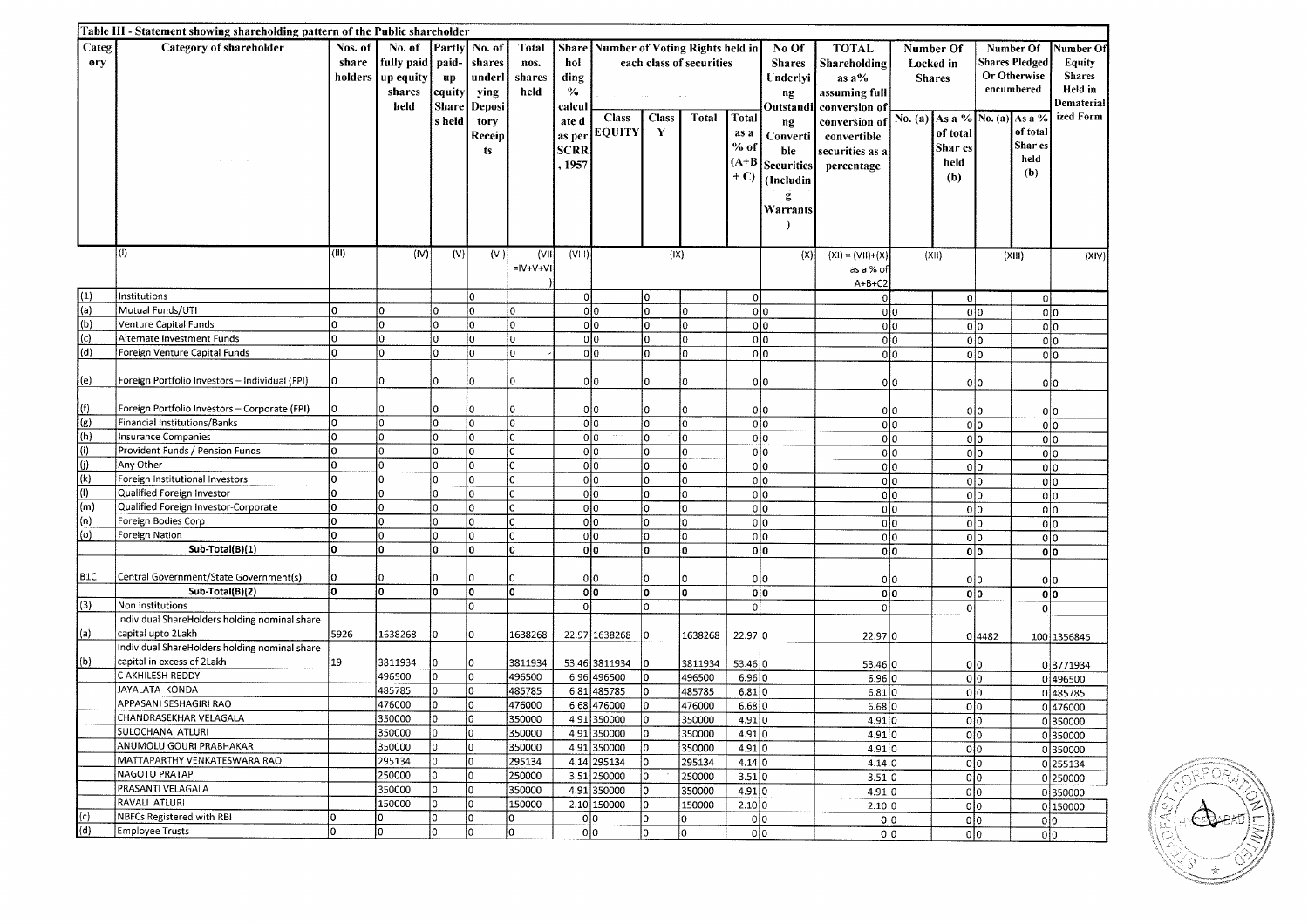|             | Overseas Depositories (Holding DRs) (Balancing          |     |              |     |    |         |               |    |         |         |     |         |     |     |        |     |             |
|-------------|---------------------------------------------------------|-----|--------------|-----|----|---------|---------------|----|---------|---------|-----|---------|-----|-----|--------|-----|-------------|
| $ e\rangle$ | Figure)                                                 |     |              |     |    |         | 010           |    |         |         | 010 |         | 010 |     | 010    | olo |             |
| (f)         | <b>Bodies Corporate</b>                                 |     | 82 612813    |     |    | 612813  | 8.59 612813   |    | 612813  | 8.59 0  |     | 8.59 0  |     |     | 010    |     | 0 608913    |
|             | NH SECURITIES PVT LTD                                   |     | 163369       | 10  | 10 | 163369  | 2.29 163369   |    | 163369  | 2.29 0  |     | 2.29 0  |     |     | 010    |     | 0 163369    |
|             | PIVOTAL ENTERPRISES PRIVATE LIMITED                     |     | 150000       |     | l٥ | 150000  | 2.10 150000   |    | 150000  | 2.10 0  |     | 2.10 0  |     |     |        |     | 0 150000    |
|             | GRENAL INVESTMENTS & PROPERTIES PVT LTD                 |     | 111123       |     | ١O | 111123  | 1.56 111123   |    | 111123  | 1.5610  |     | 1.56 0  |     |     | 010    |     | 0 111123    |
| (g)         | Any Other                                               |     |              |     |    |         | 010           |    |         |         | 010 |         | 010 | 0l0 |        | 010 |             |
|             | i) Clearing Member                                      |     |              |     |    |         | 010           |    |         |         | olo |         | 0l0 |     |        | olo |             |
|             | ii) Trust                                               |     | 400          | 10. |    | 400     | 0.006 400     |    | 400     | 0.00610 |     | 0.00610 |     | 0l0 |        |     | 0 400       |
|             | iii) Non Resident Individuals                           |     | 20740        | l0  |    | 20740   | 0.29 20740    |    | 20740   | 0.2910  |     | 0.29 0  |     |     | 010    |     | 0 20740     |
|             | iv) Non resident Individuals repatriable                |     | 200          |     |    | 200     | 0.003 200     |    | 200     | 0.003 0 |     | 0.003 0 |     |     |        |     | 0200        |
|             | v) HUF                                                  | 115 | 46645        |     |    | 46645   | 0.65 46645    |    | 46645   | 0.65 0  |     | 0.65 0  |     |     | 0 200  |     | 046645      |
|             | vi) Directors and Relatives                             |     | 500000       |     |    | 500000  | 7.01 500000   |    | 500000  | 7.01 0  |     | 7.01 0  |     |     |        |     | 0 500000    |
|             | a) VIVEK REDDY KEESARA                                  |     | 350000       |     |    | 350000  | 4.91 350000   |    | 350000  | 4.91 0  |     | 4.91 0  |     |     |        |     | 0350000     |
|             | b) MAALAVIKA APPASANI                                   |     | 150000       |     |    | 150000  | 2.10 150000   |    | 150000  | 2.10 0  |     | 2.1010  |     |     |        |     | 0 150000    |
|             | Sub-Total(B)(3)                                         |     | 6155 6631000 | n.  | 10 | 6631000 | 92.99 6631000 | 10 | 6631000 | 92.99 0 |     | 92.9910 |     |     | 0 4682 |     | 100 6305677 |
|             | Total Public Shareholding B =<br>$(B)(1)+(B)(2)+(B)(3)$ |     | 6155 6631000 | ۱O  |    | 6631000 | 92.98 6631000 | ាព | 6631000 | 92.98 0 |     | 92.98 0 |     |     | 0 4682 |     | 100 6305677 |



 $\mathcal{L}(\mathcal{L}(\mathcal{L}))$  is a subset of the set of the set of the set of the set of the set of the set of the set of the set of the set of the set of the set of the set of the set of the set of the set of the set of the set o